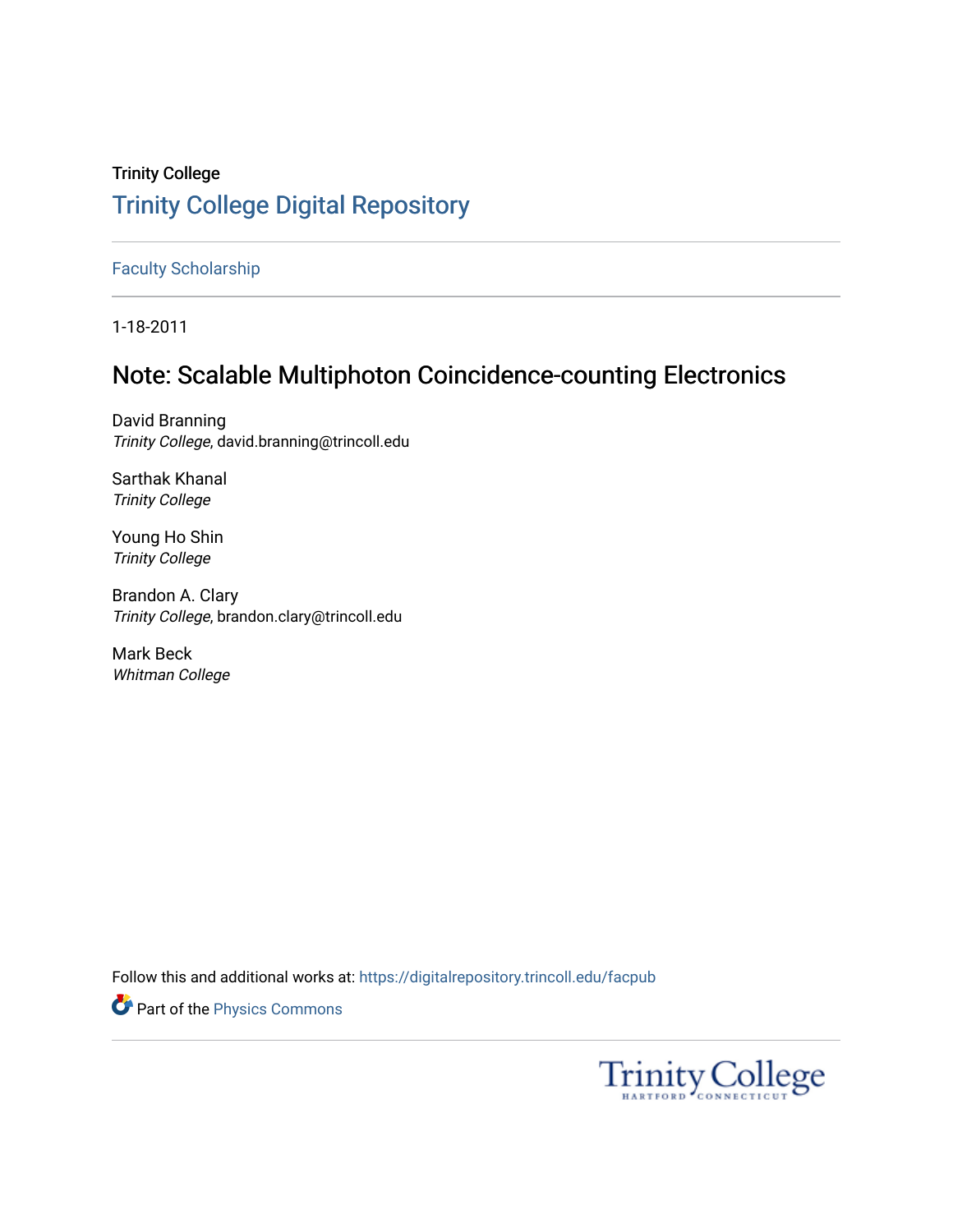## **[Note: Scalable multiphoton coincidence-counting electronics](http://dx.doi.org/10.1063/1.3524571)**

D. Branning,<sup>1</sup> S. Khanal,<sup>1</sup> Y. H. Shin,<sup>1</sup> B. Clary,<sup>1</sup> and M. Beck<sup>2</sup> <sup>1</sup>*Department of Physics, Trinity College, 300 Summit St., Hartford, Connecticut 06106, USA*

<sup>2</sup>*Department of Physics, Whitman College, Walla Walla, Washington 99362, USA*

(Received 30 September 2010; accepted 14 November 2010; published online 18 January 2011)

We present a multichannel coincidence-counting module for use in quantum optics experiments. The circuit takes up to four transistor–transistor logic pulse inputs and counts either twofold, threefold, or fourfold coincidences, within a user-selected coincidence-time window as short as 12 ns. The module can accurately count eight sets of multichannel coincidences, for input rates of up to 84 MHz. Due to their low cost and small size, multiple modules can easily be combined to count arbitrary *M*-order coincidences among *N* inputs. *© 2011 American Institute of Physics*. [doi[:10.1063/1.3524571\]](http://dx.doi.org/10.1063/1.3524571)

Coincidence counting is the simultaneous detection of two or more particles at different detectors. While this technique is widely used in experimental physics, it plays an especially important role in quantum optics. The coincidence counting of photons is an essential tool for exploring and/or exploiting the nonclassical features of correlated light sources. Many such experiments require only sets of twofold coincidence measurements, while for others, it is necessary to count multiphoton coincidences among many detectors. $1-3$ 

Historically, the most common method of coincidence counting has used time-to-amplitude converters (TACs), with each TAC adding the capability to count one more pair of photons in coincidence. Multiphoton or multichannel coincidence counting quickly becomes cumbersome and expensive this way, and the maximum coincidence-counting rate is limited by the conversion time required for each start/stop event, typically  $\sim$ 1  $\mu$ s. In recent years, several solutions to these problems have evolved for particular applications, including quantum information processing,  $4-6$  $4-6$  fluo-rescence measurements,<sup>7,[8](#page-3-5)</sup> x-ray microscopy,<sup>[9](#page-3-6)</sup> and physics education.<sup>[10,](#page-3-7) [11](#page-3-8)</sup>

Here, we present the details of a new multichannel coincidence-counting module (CCM) that can be built for less than \$600 with off-the-shelf integrated circuit components. Starting with up to four transistor–transistor logic (TTL) signals as inputs, the CCM can register combinations of arbitrary twofold, threefold, or fourfold coincidences (or singles counts), with a coincidence window as short as 12 ns. Eight onboard registers, programmed into a field programmable gate array (FPGA), count the user-defined coincidences for time intervals of between 20  $\mu$ s and 1 s. The count data are transferred to a personal computer over a universal serial bus (USB) interface, where the counts are collected, integrated, displayed, and stored to disk via freely available software.<sup>12</sup>

In order to improve the coincidence-time resolution, each of the detector signals first enters a pulse-shaping circuit that reduces its width from the 20–50 ns pulse width typically obtained from commercial single photon counting modules  $(SPCMs).$ <sup>[11](#page-3-8)</sup> Toggle switches are used to select the width of the shaped pulses of all four inputs, or to bypass the pulse-shaping circuit, leaving the pulse widths unchanged.

The shaped pulses have selectable durations of 7.5, 9.0, or 11.5 ns  $(\pm 0.5 \text{ ns}, \text{measured full width at half maximum}).$ 

The basic coincidence-determination method of the CCM is shown in Fig. [1.](#page-2-0) The shaped signals A, B, C, and D are sent to OR gates, and then to the inputs of a four-way AND gate. The output of the AND gate is true if and only if all four inputs are simultaneously true—that is, if the four detector pulses arrive at the gate at the same time.

The OR gates allow the user to define arbitrary subsets of the four detector signals to be counted in coincidence. The second input of each OR gate is held high or low, as selected by the user with a switch. When the switch for any particular input is high, that input is effectively removed from the coincidence logic. Any inputs with their corresponding switches held low, however, must still arrive simultaneously in order for the AND gate's output to be true. In this fashion, the output of the AND gate can determine any combination of two-, three-, or fourfold coincidences between the four inputs, or simply deliver the single-channel input rate of any one input (by excluding the other three). There are eight four-input AND gates, and the output of each is sent to the input of a counter, which is implemented on the FPGA. Each counter regularly delivers its recorded number of counts to a personal computer (PC) over a USB interface, and then resets to continue counting.

The switches connected to the OR gates that determine which coincidences are counted are latching pushbuttons, with an embedded orange (590 nm) light-emitting diode (LED). When a switch is depressed, the center pole is connected to ground and the LED is lit, indicating that the corresponding input is included in the four-way AND logic. The switches are arranged in a 4  $\times$  8 grid.<sup>[13](#page-3-10)</sup> The four rows correspond to the four inputs, and the eight columns correspond to the eight counters. In this way, the user can very easily set (and observe) which coincidences are being registered by which counter.

In addition to being sent to the FPGA, the output of each four-way AND gate is also connected to a line driver and a BNC output, providing TTL output pulses which can be monitored externally. By using these output pulses as the inputs to additional CCMs, coincidences among an arbitrarily high number of inputs can be monitored.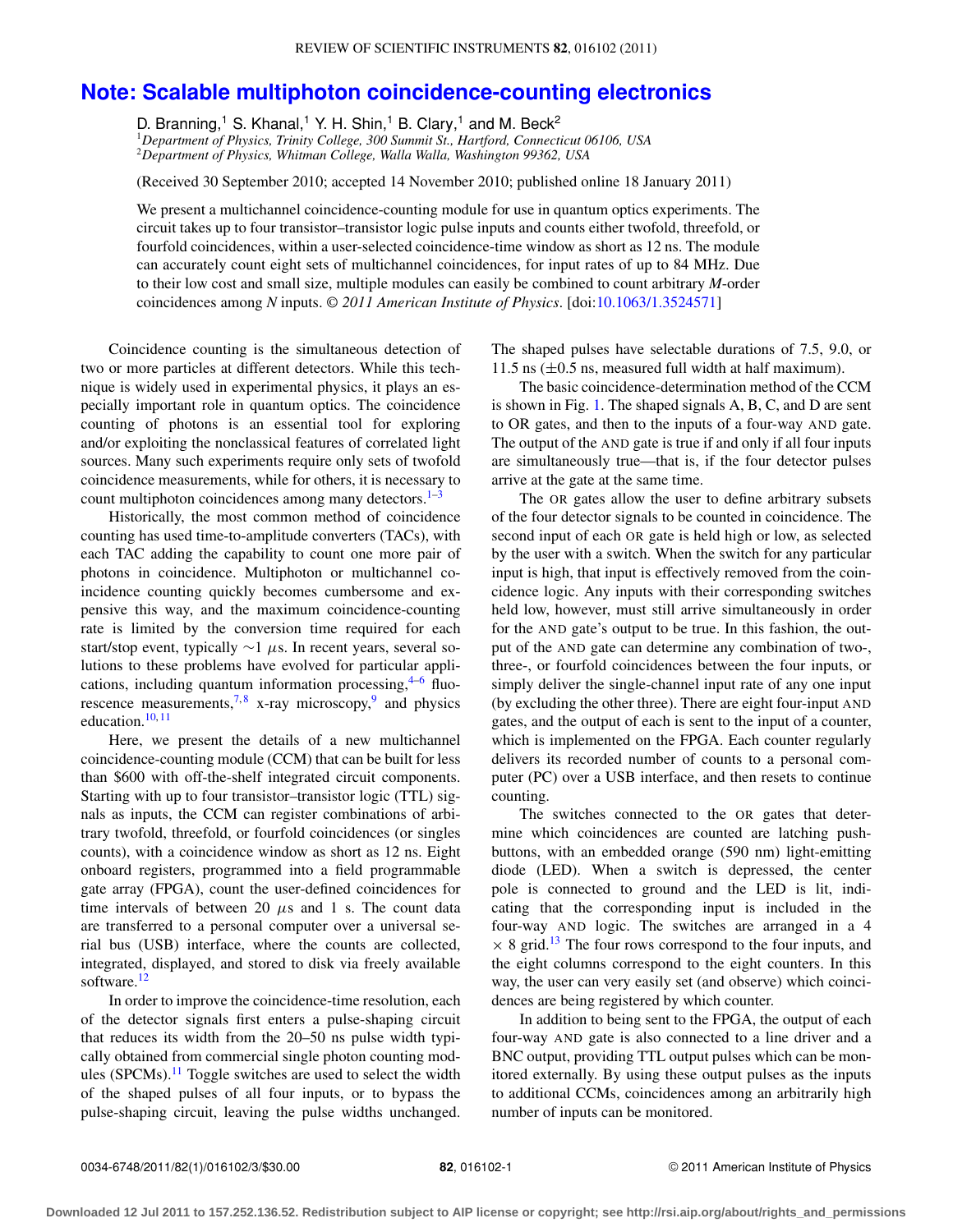<span id="page-2-0"></span>

FIG. 1. Four-way AND gate with OR gates on each input. For each input (A, B, C, D), a switch connects one of the OR inputs to 0 or 5 V so that the input is either included (0 V) or excluded (5 V) from the logic at the AND gate.

A block diagram is shown in Fig. [2](#page-2-1) (a full schematic of the entire circuit is available online).<sup>[13](#page-3-10)</sup> In addition to the coincidence logic, a TTL clock signal is provided at a BNC output by dividing the FPGA's 50 MHz oscillator down to a userselectable rate from  $10<sup>7</sup>$  to 1 Hz in decades.

The coincidence determination (OR and AND gates) is implemented using F-series 5V TTL logic. The FPGA and USB capabilities are provided by an 80-pin MORPH-IC module from Future Technology Devices International (FTDI), which contains an Altera Acex 1 K FPGA and a USB interface with FTDI's FT2232D first-in-first-out (FIFO) buffer. The FPGA is configured by flashing a compiled VHDL program onto it. The program creates eight independent counting registers from cells in the FPGA, with 16 bits in each channel register, respectively. The number stored in each counting register is incremented on the leading edge of each TTL pulse from the four-input AND gate. After a user defined counting time (20  $\mu$ s to 1 s) has elapsed, the value in each counting register is copied to a storage register, and the counting registers are reset to zero. While the counting registers begin incrementing again, the storage register values are written into the FIFO buffer. After a predefined number of storage values are written to the buffer, they are transferred in a block to an array in the computer random access memory (RAM) via USB. The sets of count values in this array are then integrated for a user defined time interval, displayed on the computer monitor, and/or stored to hard disk. All of these tasks, as well as the automatic loading of the VHDL program onto the FPGA, are accomplished by freely-available LABVIEW software.<sup>12</sup>

<span id="page-2-1"></span>The transfer of the counting register values to the storage registers occupies one cycle of the FPGA's 50 MHz master

<span id="page-2-2"></span>

FIG. 3. (Color online) Mean single-channel counting rate in the CCM vs mean input pulse rate from an LFSR, acquired during 10-s intervals. The pseudorandom input pulses were counted independently with external 50- MHz counters. A least-squares fit (solid line) of the form  $y = mx$  yielded *m*  $= 1.002 \pm 0.002$ . Similar results were observed in the other input channels.

oscillator; during this  $0.2 \mu s$  time interval, the counting registers cannot be incremented, and are therefore "blind" to the arrival of any new TTL pulses. One such "blind cycle" will occur after each counting time bin has elapsed; thus, for an elapsed time *T*, the true duration of active data acquisition time is  $T_{\text{active}} = T[1 - R/(50 \text{ MHz})]$ , where *R* is the (userselected) rate of data acquisition. The available values range from  $R = 1$  Hz to 50 kHz.

The CCM was tested with a TTL pulse generator and was able to count coincidences at frequencies of up to 37 MHz without losses. To achieve this, the pulse generator was phaselocked to the FPGA clock with the 10 MHz clock output, and a phase offset was added to prevent input pulses from coinciding with the blind cycles. Above 37 MHz, the blind cycles could not be avoided, and exactly *R* counts per second were missing from the totals. Above 74 MHz, exactly 2*R* counts per second were missing. The total remained stable up to 84 MHz; above this input rate, the coincidences fluctuated and ultimately fell to zero at 147 MHz, as successive pulses overlapped within the rise/fall times of the AND gates.

To test the scalability with multiple modules, the phaselocked pulses from the generator were fanned out to eight



FIG. 2. Block diagram of the CCM architecture. Each input has a selectable impedance of 50  $\Omega$  or 1 k $\Omega$ . The input pulses are shortened and then fanned out to form the inputs to eight copies of the circuit in Fig. [1.](#page-2-0) The eight output channels are sent to BNC outputs, and also to the counting registers on the FPGA.